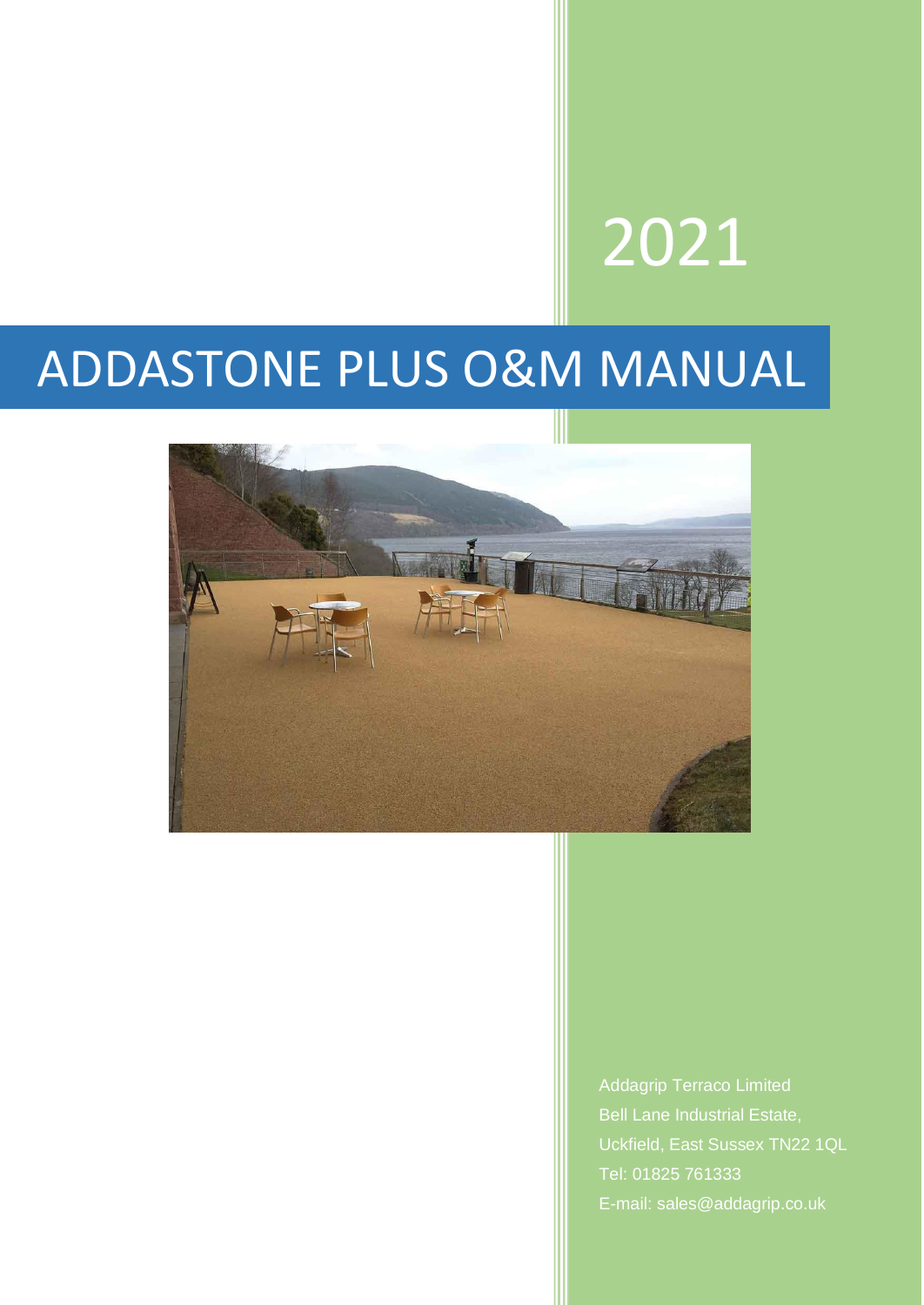

### **INSTALLATION INFO**

|            | Installation Date: _____ / ____ /_________                                                                             |  |
|------------|------------------------------------------------------------------------------------------------------------------------|--|
| Installer: |                                                                                                                        |  |
| Contact:   |                                                                                                                        |  |
| Address:   |                                                                                                                        |  |
|            |                                                                                                                        |  |
| Town:      | <u> 1989 - Johann John Harry Harry Harry Harry Harry Harry Harry Harry Harry Harry Harry Harry Harry Harry Harry H</u> |  |
| County:    | <u> 2000 - Jan James James James James James James James James James James James James James James James James J</u>   |  |
| Postcode:  |                                                                                                                        |  |
| Tel:       | <u> 1989 - Andrea Santa Andrea Santa Andrea Santa Andrea Santa Andrea Santa Andrea Santa Andrea Santa Andrea San</u>   |  |
| Email:     | <u> 1990 - Johann Barn, fransk politik (d. 1980)</u>                                                                   |  |
| Notes:     |                                                                                                                        |  |

All treated ADDASTONE PLUS surfaces must be swept to remove excess stone within 7 days of surface installation. Sweeping should be by mechanical sweeper or by hand.

A further mechanical sweep should also be carried out after 1-3 months to all vehicular and pedestrian areas. Sweeping should be carried out by the main contractor or client. A visual examination should also be carried out to check that no or very little aggregate is left on the surface at this time.

It is important that little or no loose aggregate remains on the surface as this could result in the bonded aggregate splitting and working out of the resin, resulting in degeneration of the surface. This could negate on any guarantees agreed with the ADDASTONE PLUS installer.